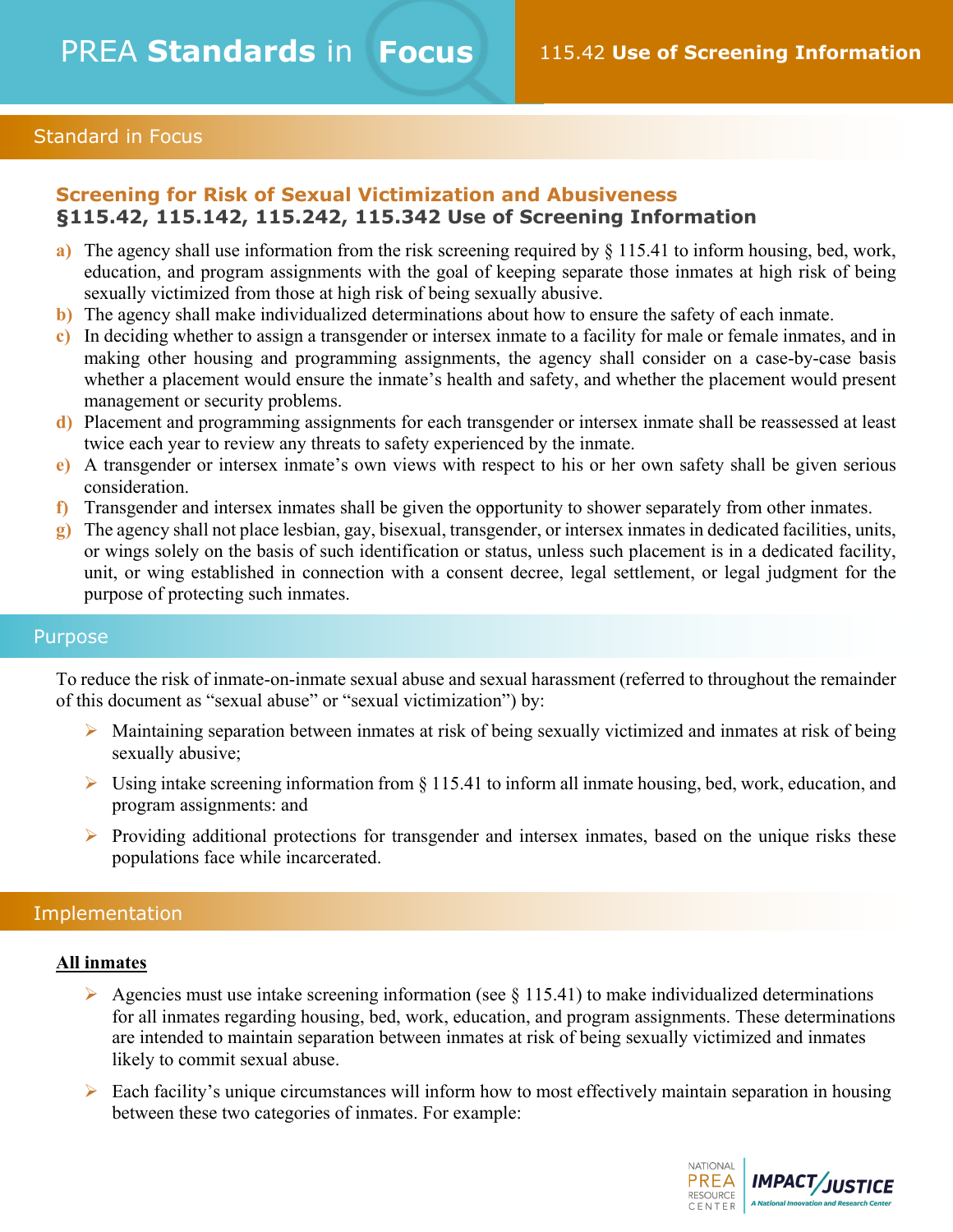# Implementation Cont'd

## **All inmates cont'd**

- In a facility with a single dormitory housing unit, inmates at risk of being sexually abused and those who are likely to abuse other inmates can be bunked at opposite sides of the dormitory. Potentially vulnerable inmates can also be bunked in areas of the unit that are more likely to receive additional staff supervision.
- In a facility with a single housing unit, but multi-person cells (i.e., two or more inmates per cell), inmates determined to be vulnerable can be placed in separate cells from those likely to be abusive.
- In a facility with multiple housing units, there are many more options for keeping potentially vulnerable inmates separated from those determined to be at risk of sexually abusing other inmates. In such a facility, these two groups can be placed in separate housing units. In facilities where there are many housing units (e.g., more than 10), PREA auditors will require compelling justification for any commingling of these two groups in the same housing unit.
- $\triangleright$  The separation of inmates in ways that prevent sexual abuse and sexual harassment in programming, education, and work areas can be more challenging. In these areas, agencies should, at a minimum, prohibit unsupervised contact between potentially vulnerable inmates and those who are likely to be abusive. Even supervised contact between these two categories of inmates should be accompanied by heightened supervision and safeguards against sexual abuse.

### **Transgender and intersex inmates**

- $\triangleright$  § 115.42 (c)-(g) require additional protections for transgender and intersex inmates in recognition of the heightened risks this population faces during incarceration. (Allen J. Beck, U.S. Department of Justice, Office of Justice Programs, Bureau of Justice Statistics, Sexual Victimization in Prisons and Jails Reported by Inmates, 2011-12, Supplemental Tables: Prevalence of Sexual Victimizations Among Transgender Adult Inmates (Dec. 2014)).
- $\triangleright$  Housing and programming decisions for transgender and intersex inmates cannot be based solely on genital status.
- $\triangleright$  If transgender and/or intersex inmates are placed in involuntary segregated housing to protect them from sexual victimization, the facility must adhere to the safeguards in § 115.43.
- $\triangleright$  In all individualized housing and programming determinations involving a transgender or intersex inmate, facility staff must give serious consideration to the inmate's own views regarding his or her safety.
- $\triangleright$  Agencies must make case-by-case decisions regarding whether to assign a transgender or intersex inmate to a facility for male or female inmates. Accordingly, an agency may have some transgender women and transgender men housed in male facilities, and other transgender women and transgender men housed in female facilities.

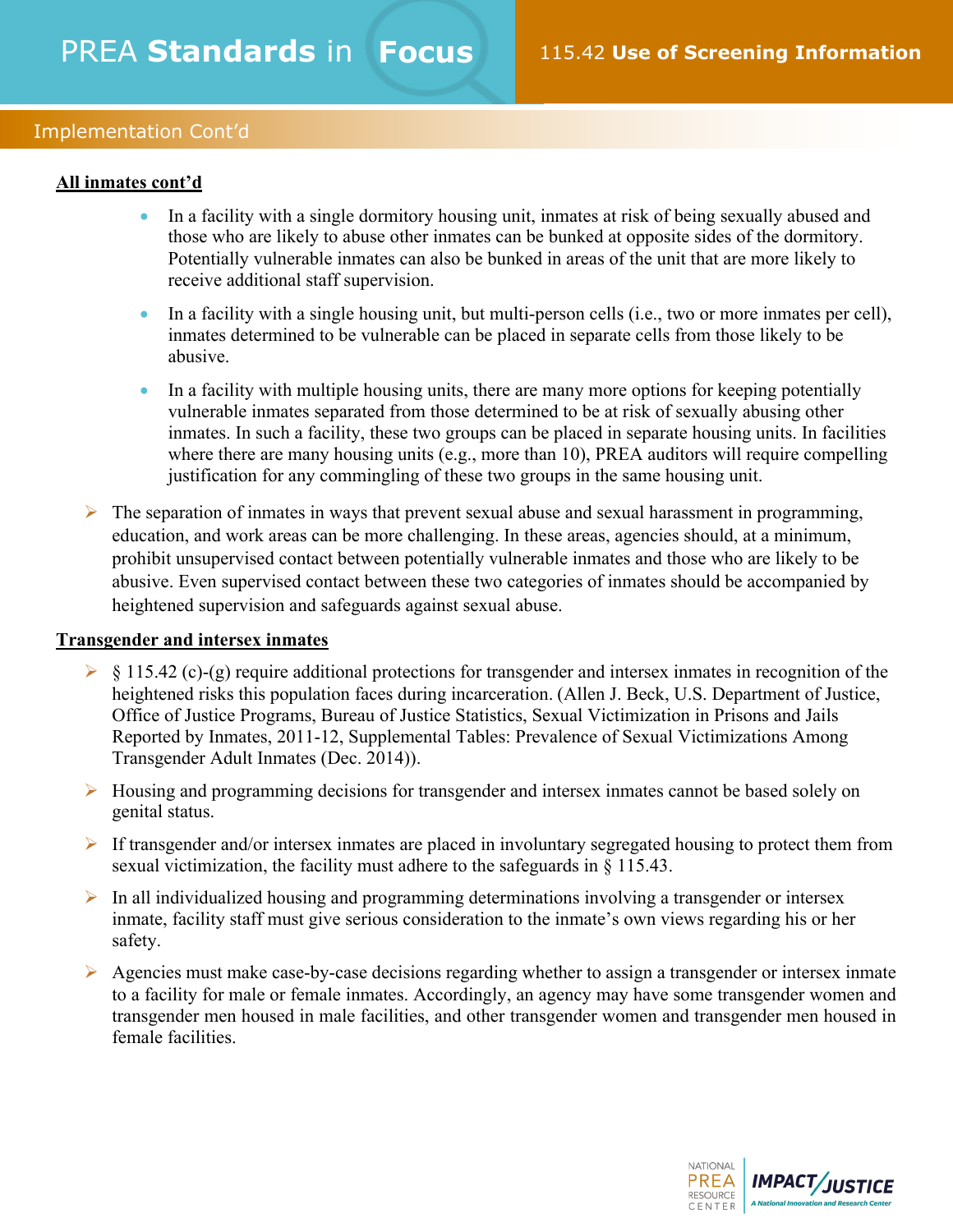## Implementation Cont'd

## **Transgender and intersex inmates cont'd**

- $\triangleright$  In deciding whether to assign a transgender or intersex inmate to a facility for male or female inmates, and in making other housing and programming assignments, an agency must also consider whether the placement will present management or security problems.
- Ø Placement and programming assignments for each transgender or intersex inmate must be reassessed at least twice each year to review and address any threats to safety experienced by the inmate.
- Ø Lesbian, gay, bisexual, transgender, and/or intersex (LGBTI) inmates cannot be housed in dedicated facilities, units, or wings solely on the basis of such identification or status, unless the placement is in connection with a consent decree or other legal settlement. This is true even of the placement is "voluntary," or if the agency does not require all LGBTI inmates to be housed in dedicated housing. If the dedicated housing is available only to LGBTI inmates, and is not connected to a consent decree or other legal settlement, it does not comply with  $\S 115.42(g)$ .

# **Challenges**

- $\triangleright$  Creating a comprehensive process that fully and continually utilizes the results of inmate screening and, with transgender and intersex inmates, reassessments to make well-reasoned decisions about each inmate's housing, bed, work, education, and program assignments.
- $\triangleright$  Ensuring that appropriate staff are trained on established procedures to use screening information and reassessments to make housing, bed, work, education, and program decisions that protect potentially vulnerable inmates.
- $\triangleright$  Implementing appropriate controls on the dissemination of screening and reassessment information, to guarantee that this information is not used to the inmate's detriment (see  $\S$  115.41(i)).
- $\triangleright$  Ensuring that facilities do not place potentially vulnerable inmates in involuntary restrictive housing, unless a determination has been made that no alternative means of separation is available (see § 115.43), and even then, only under specified conditions and with periodic reassessment.
- $\triangleright$  Determining how to make initial housing and programming decisions for transgender and intersex inmates that are not based solely on genital status.
- $\triangleright$  Ensuring that staff in both male and female facilities are sufficiently trained and prepared to house transgender women and transgender men safely.
- $\triangleright$  Educating transgender and intersex inmates about the opportunity they have to shower separately from other inmates, and how to access this opportunity.

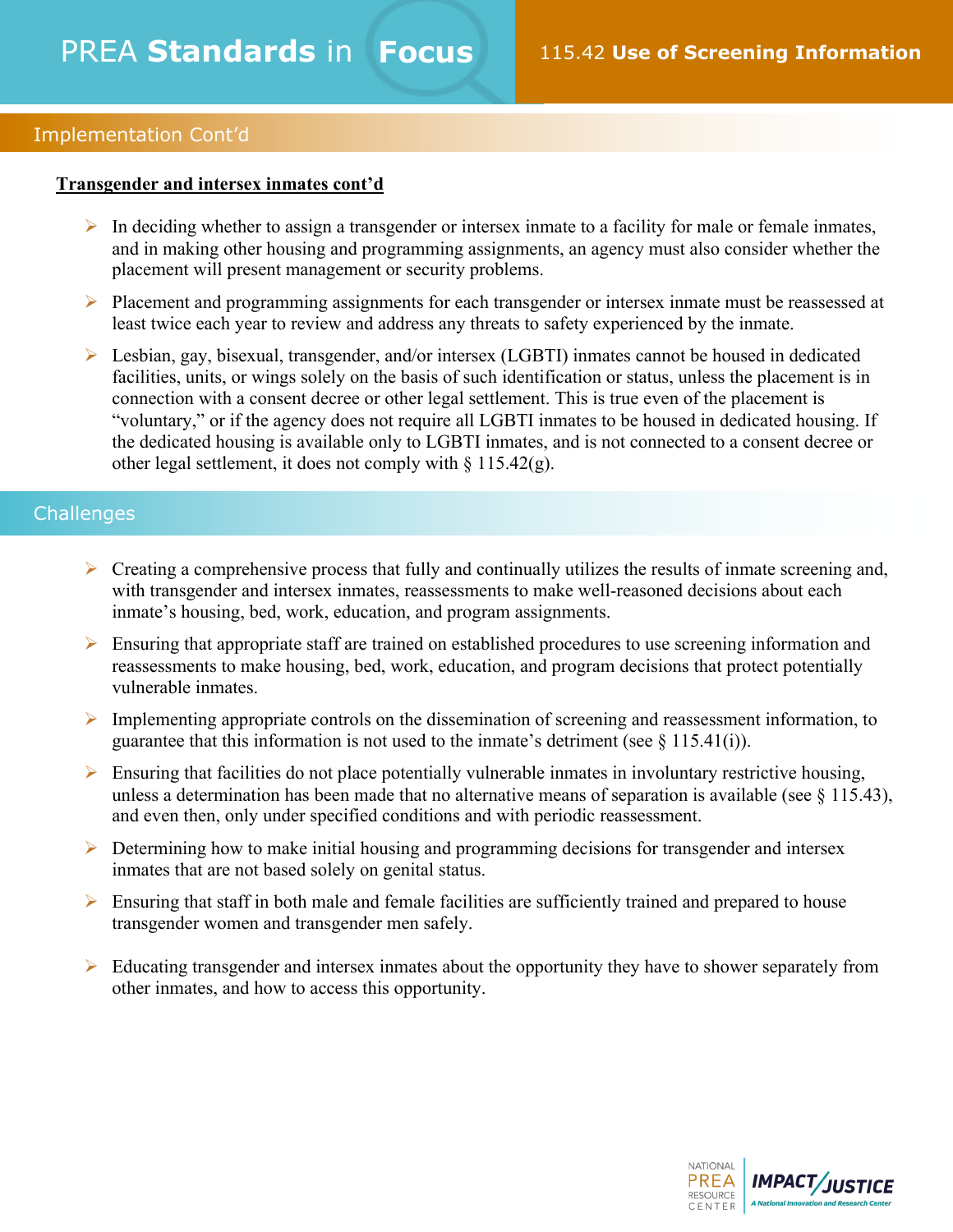# PREA **Standards** in **Focus** 115.42 **Use of Screening Information**

# Best Practices

- $\triangleright$  While the standards do not specifically require a policy, agencies and facilities are encouraged to develop and implement a clear policy that governs how inmate screening information is used. Such a policy forms the basis for effective staff training, and helps ensure consistency in using screening and, with transgender and intersex inmates, reassessment information to inform housing, bed, work, education, and program assignments.
- $\triangleright$  Agencies are required to conduct training for all staff who have contact with inmates on a number of issues related to preventing, detecting, and responding to sexual abuse and sexual harassment of inmates. (see § 115.31).
- $\triangleright$  Beyond the key staffing training topics enumerated in § 115.31, such training should ideally provide a basic understanding of sexual orientation, gender identity, gender expression, and how sex is assigned at birth. Staff training should also identify gaps in knowledge and cultural beliefs, and how these factors may impact the ability of staff to conduct effective inmate interviews, screenings, and reassessments of transgender and intersex inmates, and to use this information to guide individualized placement and programming assignments. Effective training will encourage open dialogue among staff, so that these issues can be addressed in a respectful and nonjudgmental manner, with a focus on encouraging behaviors that support staff members' ability to meet their professional responsibilities under the PREA Standards. Using external subject matter experts who promote the health and safety of LGBTI people to participate in these trainings can be a very effective way to convey the information and promote constructive discussions among staff.
- $\triangleright$  Educating inmates with about sexual orientation, gender identity, and gender expression, as well as respectful treatment of people who are LGBTI, can significantly alleviate tension when transgender people are placed in housing and programming that align with their gender identities.
- $\triangleright$  Because making housing and programming assignments for transgender and intersex inmates on an individualized, case-by-case basis can be challenging and complicated, some agencies use multidisciplinary, collaborative teams when making these determinations. These teams may include agency and/or facility administrators, screening and security staff, medical and mental health professionals, and community advocates. Importantly, the transgender or intersex inmate should also be involved in the decision-making process, and, as emphasized above, the inmate's own views with respect to his or her safety must be given serious consideration. Evaluations may also consider an inmate's security threat level, criminal and disciplinary history, current gender expression, medical and mental health information, vulnerability to sexual victimization, and likelihood of perpetrating abuse. Evaluations will likely consider facility-specific factors as well, including inmate populations, staffing patterns, and physical layouts.
- $\triangleright$  Housing and programming decisions for transgender and intersex inmates should not be based primarily on the complaints of other inmates or staff when those complaints are based on gender identity
- $\triangleright$  Facilities should adopt procedures that will afford transgender and intersex inmates the opportunity to disrobe, shower, and dress apart from other inmates. Facility layout will inform these procedures, which may be accomplished either through physical separation (e.g., separate shower stalls) or by time-phasing or scheduling (e.g., allowing an inmate to shower before or after others).

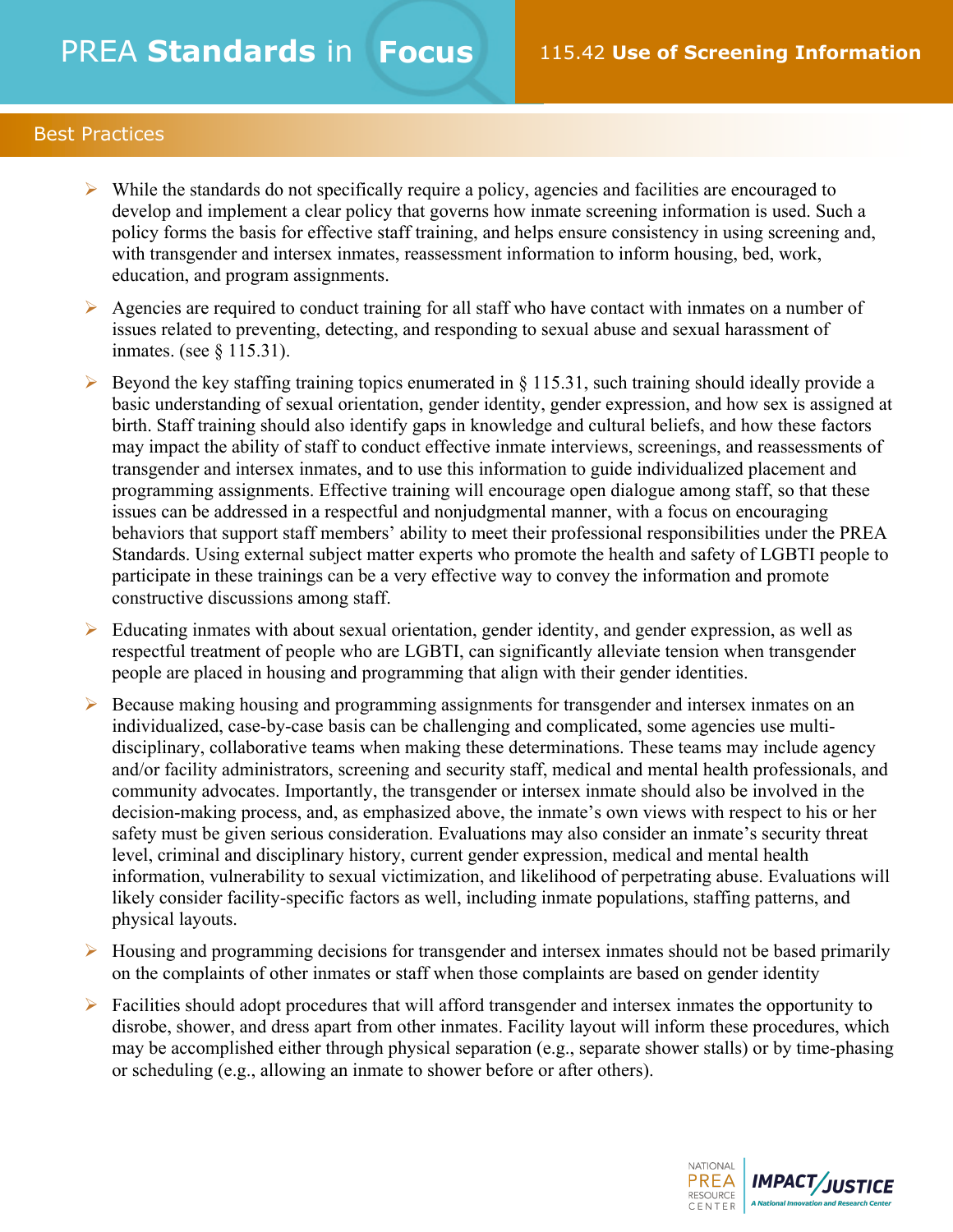# PREA **Standards** in **Focus** 115.42 **Use of Screening Information**

# Best Practices Cont'd

 $\triangleright$  As stated above, agencies cannot house LGBTI inmates in a dedicated facility, housing unit, or wing unless it was established in connection with a consent decree, legal settlement, or legal judgment for the purpose of protecting such inmates. However, some agencies and facilities have had success establishing housing units or wings reserved for inmates who are designated as potentially vulnerable through the screening process. In addition to LGBTI inmates, who are at an increased risk for sexual abuse and sexual harassment, these units or wings may, for example, house male inmates who are small in stature, inmates who have a gender non-conforming appearance, a disability, or a past history of being sexually abused. It is important to ensure that these units or wings for vulnerable inmates do not include individuals who screen positively as likely perpetrators of abuse. For example, a sex offender may be designated as vulnerable because of his charges, convictions, and/or other factors, and may require protective custody, but he would not be an appropriate candidate for a vulnerable persons' unit or wing, if screening information indicates that he may be sexually aggressive towards other inmates. A strong screening process enables these units or wings to provide increased safety for vulnerable inmates without requiring restrictive measures, such as lengthy periods of in-cell confinement that are common in involuntary restrictive housing.

# Audit Issues

- $\triangleright$  Determining if the screening information is effectively and consistently used to make appropriate housing, bed, work, education, and program assignments on an individualized, case-by-case basis.
- Ø Reviewing inmate files to determine if reassessments of transgender and intersex inmates' housing and programming assignments are occurring at least twice each year and being documented appropriately.
- $\triangleright$  Determining if appropriate controls are present to protect the sensitive information that is collected during inmate screenings and reassessments.
- $\triangleright$  Examining a facility's actual practices, in addition to reviewing official policy. For example, a PREA audit that reveals that all transgender and/or intersex inmates are, in practice, housed according to their genital status raises the possibility of non-compliance, even if the agency's policies are consistent with all of the requirements in § 115.42. The auditor must conduct a comprehensive review of the agency's screening and reassessment processes, and examine specific inmate records/files to determine if individualized, case-by-case housing and programming assignments of transgender and/or intersex inmates are being made.
- $\triangleright$  Examining documentation of reassessment of housing and programming assignments for each transgender or intersex inmate.
- $\triangleright$  Touring living units and observing accommodations made for transgender and intersex inmates to shower separately from other inmates.
- $\triangleright$  Reviewing the title, status, and findings of any consent decree, legal settlement, or legal judgment requiring a facility to establish a dedicated facility, unit, or wing for LGBTI inmates, and examining documentation of housing assignments of LGBTI inmates pursuant to the consent decree, legal settlement, or legal judgment.

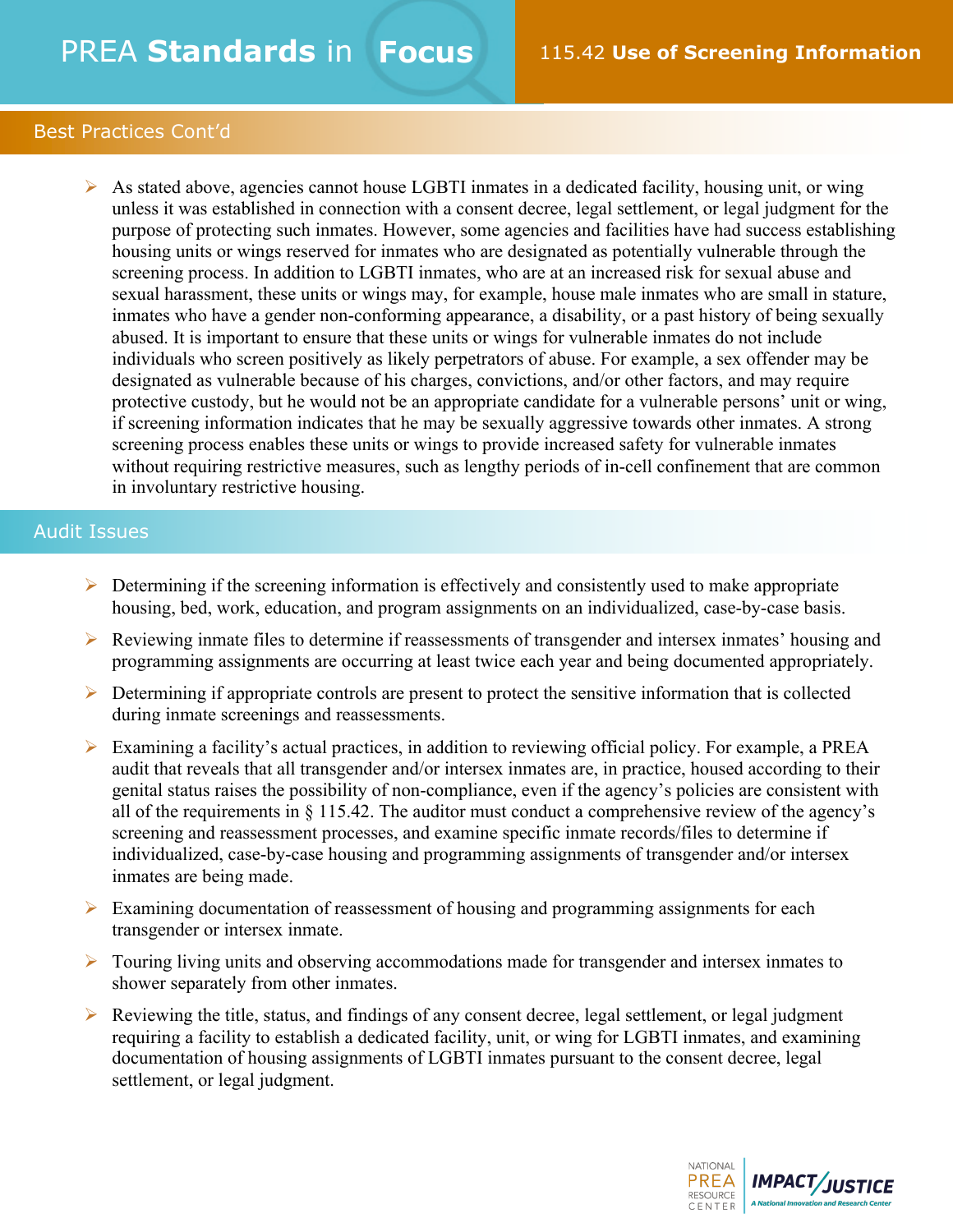# Standard Variations

The following variations in the standard are noted for **Lockups**, **Community Confinement Facilities**, and **Juvenile Facilities**. The variations are discussed in summary fashion below, but readers are encouraged to consult the full text of the specific set of standards to ensure a complete understanding of the differences.

- Ø **Lockups:** The following differences are noted:
	- The Lockup standards do not contain a standard regarding the use of screening information.
- Ø **Community Confinement:** The following differences are noted:
	- No requirement to reassess placement and programming assignments for each transgender or intersex resident at least twice each year to review any threats to safety experienced by the resident.
- Ø **Juvenile:** The following differences are noted:
	- Placement of LGBTI juveniles in dedicated facilities, units, or wings solely on the basis of such identification or status is not allowed at all in juvenile facilities. No exception exists for placements in connection with consent decrees or other legal settlements.

# **Resources**

•

Ø **Frequently Asked Questions (FAQs) on the PREA Resource Center (PRC) Website:**  https://www.prearesourcecenter.org/frequently-asked-questions

The Department of Justice has issued extensive guidance regarding the use of screening information. Visit the PREA Resource Center's FAQ page and search under standard 115.42 for the many related FAQ responses provided by Department of Justice. The FAQs to date are as follows:

- **August 17, 2017.** *Is an agency compliant with Standard 115.42(g) or Standard 115.242(f) if it places Lesbian, Gay, Bisexual, Transgender, or Intersex (LGBTI) inmates or residents in a dedicated facility, housing unit, or*  wing solely on the basis of such identification or status, absent a consent decree, legal settlement, or legal *judgment?* https://www.prearesourcecenter.org/node/5345
- **December 2, 2016.** *What does "separate" mean in the context of the screening standards, which require that agencies shall use screening information to inform housing and programming decisions "with the goal of keeping separate those inmate/residents at high risk of being sexually victimized from those at high risk of being sexually abusive"?* https://www.prearesourcecenter.org/node/5166
- **September 27, 2016.** *Does the case-by-case determination required by Standard 115.42(c) in making housing and programmatic placements for transgender and intersex inmates need to take place within a particular timeframe?* https://www.prearesourcecenter.org/node/5013
- **March 24, 2016.** *Does a policy that houses transgender or intersex inmates based exclusively on external genital anatomy violate Standard 115.42(c) & (e)?* https://www.prearesourcecenter.org/node/3927
- **April 23, 2014.** *Standard 115.42, "Use of Screening Information," requires that transgender inmates be allowed to shower separately. What constitutes "separate" for the purposes of complying with this standard*? https://www.prearesourcecenter.org/node/3249